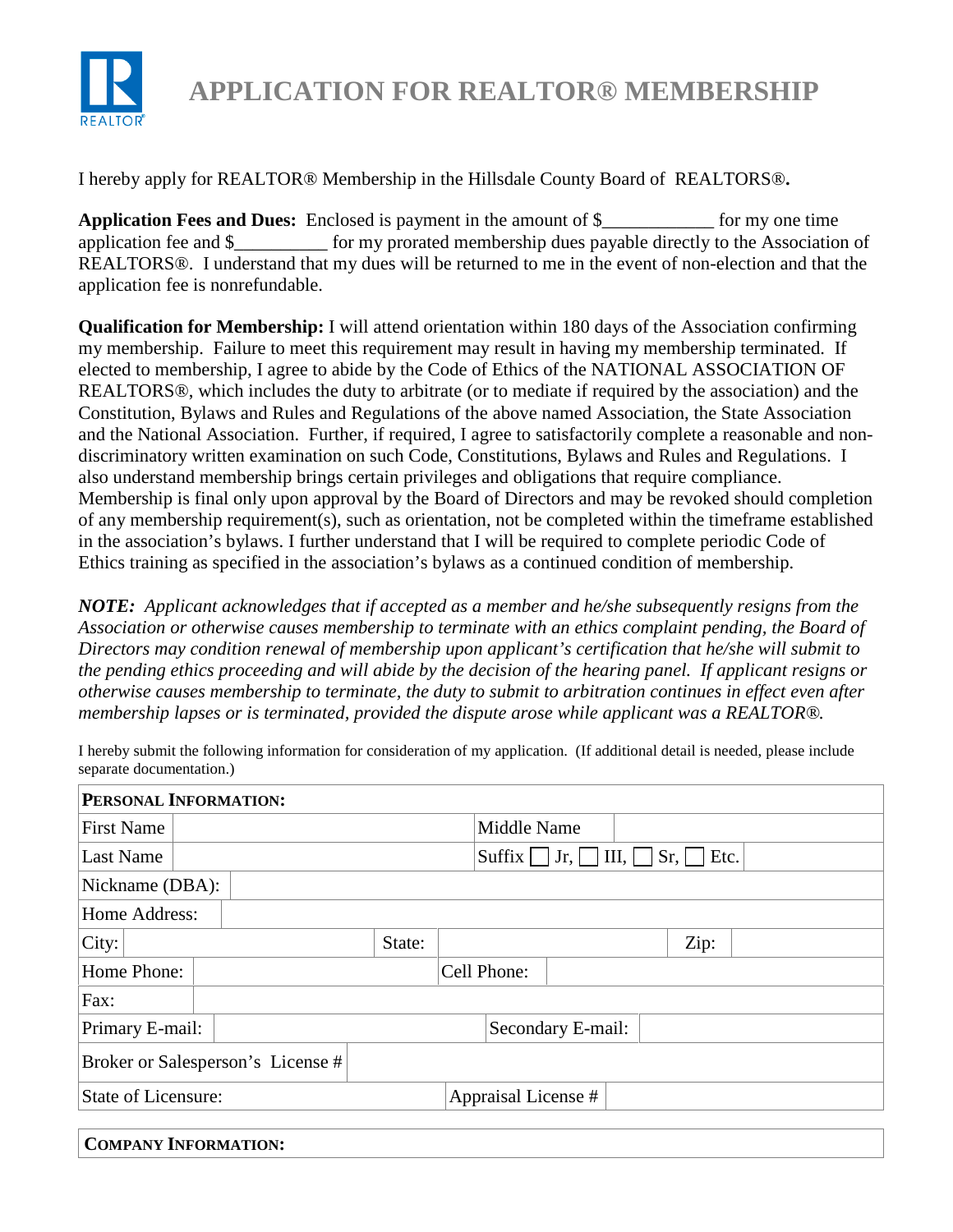| Office Name:                         |                                                                                             |
|--------------------------------------|---------------------------------------------------------------------------------------------|
| Office Address:                      |                                                                                             |
| Office Phone:                        | Fax:                                                                                        |
|                                      | $Corporation$ $\Box$ LLC (Limited Liability<br>Company Type: Sole Proprietor<br>Partnership |
| Company)                             | Other, specify                                                                              |
| Your position: $\boxed{\phantom{a}}$ | Principal<br>Corporate Officer<br>Partner<br><b>Majority Shareholder</b>                    |
| <b>Branch Office Manager</b>         | Non-principal Licensee<br>Other                                                             |
|                                      |                                                                                             |
|                                      | Names of other Partners/Officers of your firm:                                              |
|                                      |                                                                                             |
|                                      |                                                                                             |

| PREFERRED MAILING/CONTACT INFORMATION:                                                                             |  |  |  |
|--------------------------------------------------------------------------------------------------------------------|--|--|--|
| Initial Password for Association Site (if applicable):                                                             |  |  |  |
| Preferred Phone: $\Box$ Home $\Box$ Office $\Box$ Cell                                                             |  |  |  |
| $Primary E-mail$<br>Secondary E-mail<br>Preferred E-mail:                                                          |  |  |  |
| Office $\Box$<br><b>Office Mail Alternate</b><br>Home $\vert \vert$<br>Preferred Mailing:<br>Member Mail Alternate |  |  |  |
| Office   Office Mail Alternate<br>Mail Publications to:     Home  <br>Member Mail Alternate                        |  |  |  |
|                                                                                                                    |  |  |  |
| <b>Office Mailing Alternate:</b>                                                                                   |  |  |  |
| Address:                                                                                                           |  |  |  |
| Zip:<br>City:<br>State:                                                                                            |  |  |  |
|                                                                                                                    |  |  |  |
| <b>Member Mailing Alternate:</b>                                                                                   |  |  |  |
| Address:                                                                                                           |  |  |  |
| Zip:<br>State:<br>City:                                                                                            |  |  |  |

| <b>APPLICANT INFORMATION:</b> |                                                                                                          |
|-------------------------------|----------------------------------------------------------------------------------------------------------|
|                               | Are you currently a member of any other Association of REALTORS <sup>®</sup> ?     Yes     No            |
| If yes, name of Association   |                                                                                                          |
| Type of membership held:      |                                                                                                          |
|                               |                                                                                                          |
|                               | Have you previously held membership in any other Association of REALTORS <sup>®?</sup> $\Box$ Yes<br> No |
| If yes, name of Association   |                                                                                                          |
| Type of membership held:      |                                                                                                          |
|                               |                                                                                                          |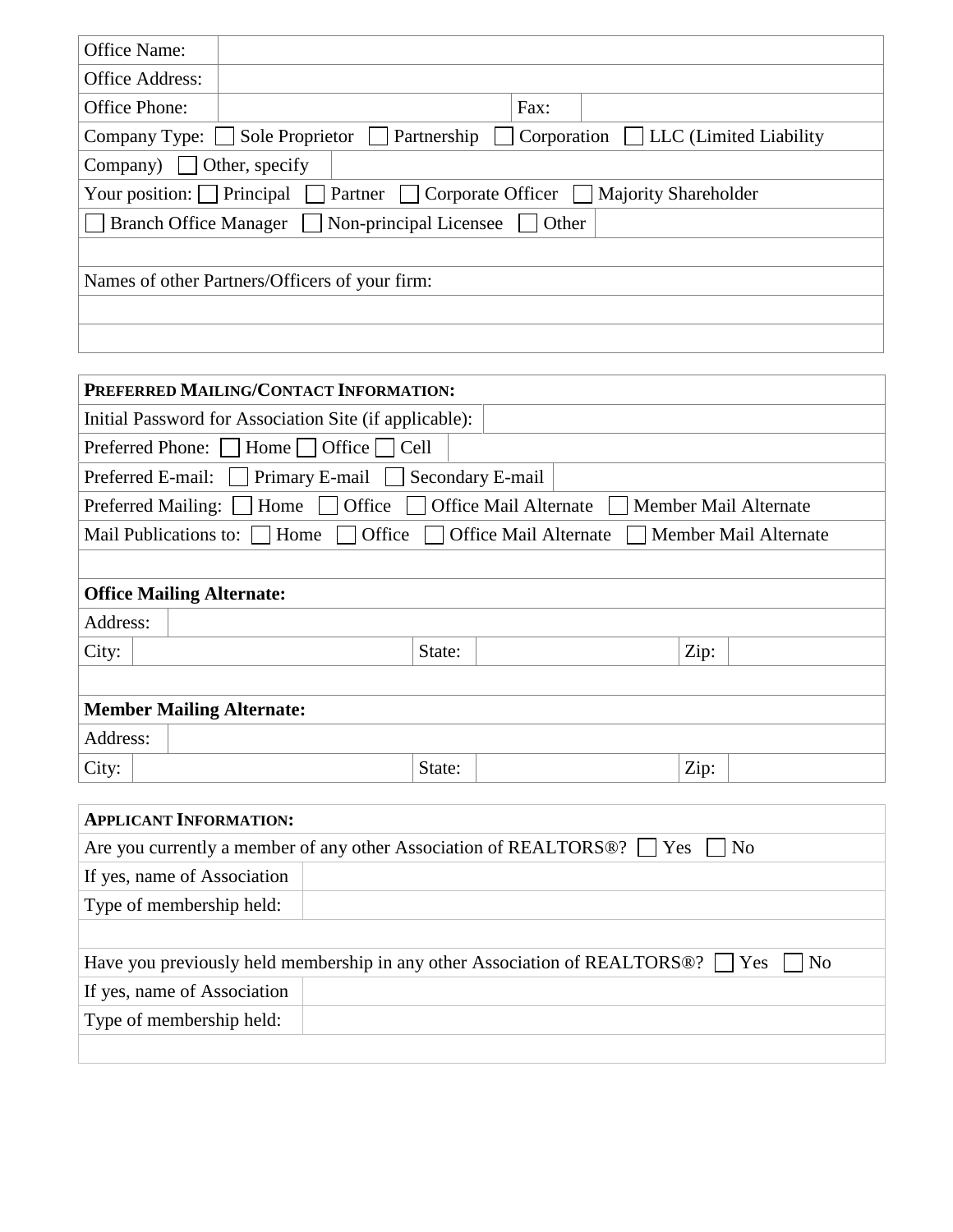| Do you have any unsatisfied discipline pending for violation of the Code of Ethics $?^1$ Yes                                                      |          |                | N <sub>o</sub>        |
|---------------------------------------------------------------------------------------------------------------------------------------------------|----------|----------------|-----------------------|
| If yes, provide details.                                                                                                                          |          |                |                       |
|                                                                                                                                                   |          |                |                       |
|                                                                                                                                                   |          |                |                       |
|                                                                                                                                                   |          |                |                       |
| If you are now or have been a REALTOR® member before, please provide the information below.                                                       |          |                |                       |
| Previous NAR membership (NRDS) #                                                                                                                  |          |                |                       |
| Last date (year) of completion of NAR's Code of Ethics training requirement:                                                                      |          |                |                       |
|                                                                                                                                                   |          |                |                       |
| Have you ever been refused membership in any other Association of REALTORS <sup>®</sup> ?                                                         |          |                | N <sub>o</sub><br>Yes |
| If yes, state the basis for each such refusal and detail the circumstances related thereto:                                                       |          |                |                       |
|                                                                                                                                                   |          |                |                       |
| Is the office address provided above your principal place of business?                                                                            |          | N <sub>o</sub> |                       |
|                                                                                                                                                   |          | Yes            |                       |
| If not, or if you have a branch office,                                                                                                           | Address: |                |                       |
| please provide that address:                                                                                                                      | City:    | State:         | Zip:                  |
|                                                                                                                                                   |          |                |                       |
| Do you hold, or have you ever held, a real estate license in any other state?                                                                     |          | Yes            | N <sub>o</sub>        |
| If so, where:                                                                                                                                     |          |                |                       |
|                                                                                                                                                   |          |                |                       |
| Have you been found in violation of state real estate licensing regulations, civil rights laws or other laws                                      |          |                |                       |
| prohibiting unprofessional conduct rendered by the courts or other lawful authorities within the last three<br>$(3)$ years? Yes<br>N <sub>0</sub> |          |                |                       |
| If yes, provide details:                                                                                                                          |          |                |                       |
|                                                                                                                                                   |          |                |                       |
|                                                                                                                                                   |          |                |                       |
| Within the last ten years, have you been: 1) convicted of a crime punishable by death or imprisonment in                                          |          |                |                       |
| excess of one year or 2) been released from confinement imposed for that conviction?                                                              |          |                | Yes<br>N <sub>o</sub> |
| If yes, provide details:                                                                                                                          |          |                |                       |
|                                                                                                                                                   |          |                |                       |
|                                                                                                                                                   |          |                |                       |
|                                                                                                                                                   |          |                |                       |

l

<sup>&</sup>lt;sup>1</sup> Article IV, Section 2, of the NAR Bylaws prohibits Member Boards from knowingly granting REALTOR® or REALTOR-ASSOCIATE® membership to any applicant who has an unfulfilled sanction pending which was imposed by another association of REALTORS® for violation of the Code of Ethics. (Adopted 1/01)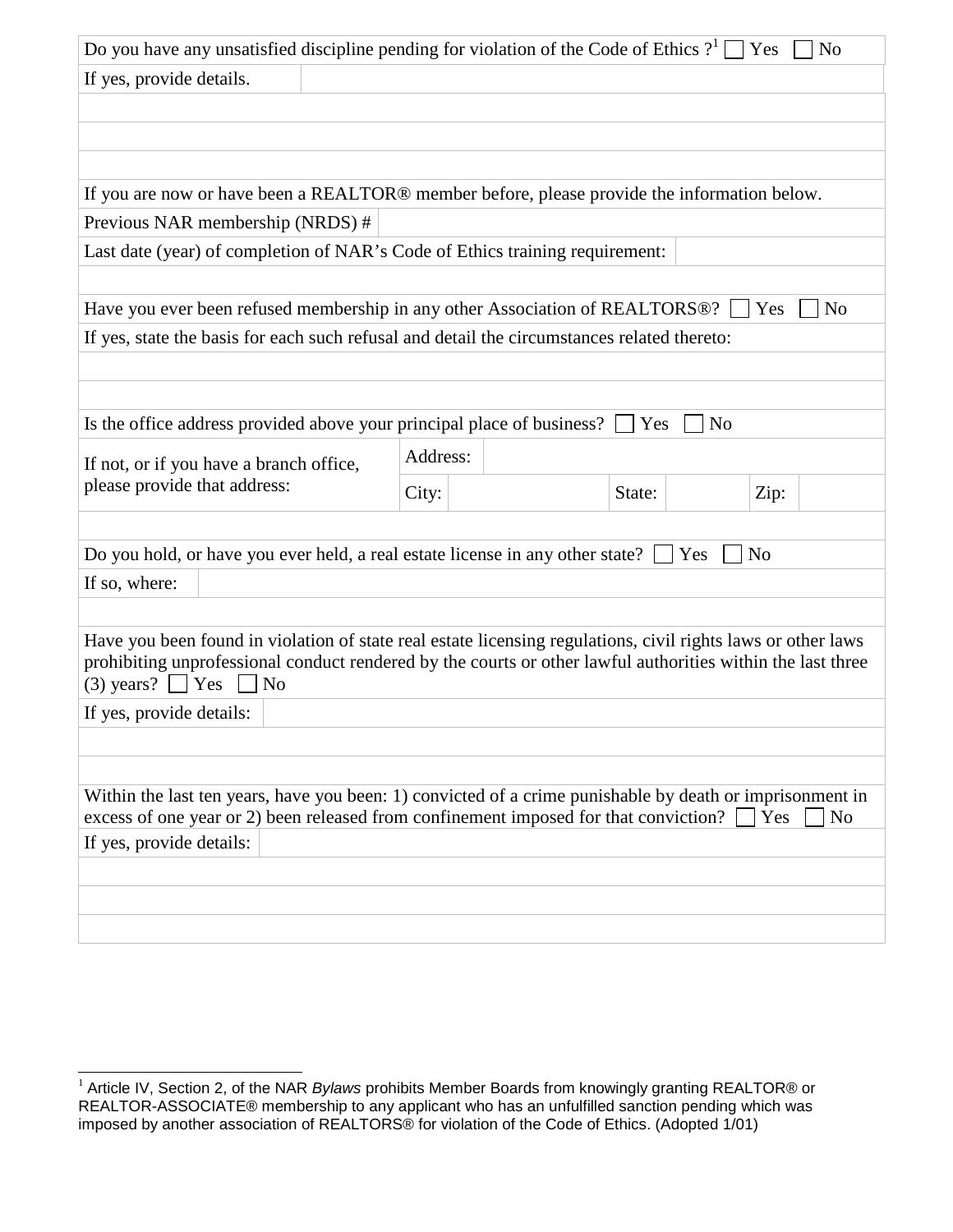| Additional Optional Applicant Information to be completed and considered only if the Association<br>has adopted Section 2(c) from Article V of the NAR Model Bylaws.             |  |  |  |
|----------------------------------------------------------------------------------------------------------------------------------------------------------------------------------|--|--|--|
| Have you been found in violation of the Code of Ethics or other membership duties in any Association of                                                                          |  |  |  |
| REALTORS <sup>®</sup> in the past three (3) years? $\Box$ Yes<br>N <sub>o</sub>                                                                                                  |  |  |  |
| If yes, provide details.                                                                                                                                                         |  |  |  |
|                                                                                                                                                                                  |  |  |  |
|                                                                                                                                                                                  |  |  |  |
| Are there pending ethics complaints against you? $\Box$ Yes<br>N <sub>o</sub>                                                                                                    |  |  |  |
| If yes, provide details.                                                                                                                                                         |  |  |  |
|                                                                                                                                                                                  |  |  |  |
|                                                                                                                                                                                  |  |  |  |
| Do you have any unsatisfied discipline pending $? \Box$ Yes<br>N <sub>o</sub>                                                                                                    |  |  |  |
| If yes, provide details.                                                                                                                                                         |  |  |  |
|                                                                                                                                                                                  |  |  |  |
|                                                                                                                                                                                  |  |  |  |
| Are you a party to pending arbitration request? $\Box$ Yes<br>N <sub>o</sub>                                                                                                     |  |  |  |
| If yes, provide details.                                                                                                                                                         |  |  |  |
|                                                                                                                                                                                  |  |  |  |
|                                                                                                                                                                                  |  |  |  |
| Do you have any unpaid arbitration awards or unpaid financial obligations to another association of<br>REALTORS <sup>®</sup> or an Association MLS? $\Box$ Yes<br>N <sub>o</sub> |  |  |  |
| If yes, provide details.                                                                                                                                                         |  |  |  |
|                                                                                                                                                                                  |  |  |  |
|                                                                                                                                                                                  |  |  |  |

I hereby certify that the foregoing information furnished by me is true and correct, and I agree that failure to provide complete and accurate information as requested, or any misstatement of fact, shall be grounds for revocation of my membership if granted. I further agree that, if accepted for membership in the Association, I shall pay the fees and dues as from time to time established. **NOTE:** Payments to the Association of REALTORS® are not deductible as charitable contributions. Such payments may, however, be deductible as an ordinary and necessary business expense. No refunds.

By signing below, I consent that the REALTOR® Associations (local, state, national) and their subsidiaries, if any (e.g., MLS, Foundation) may contact me at the specified address, telephone numbers, fax numbers, email address or other means of communication available. This consent applies to changes in contact information that may be provided by me to the Association(s) in the future. This consent recognizes that certain state and federal laws may place limits on communications that I am waiving to receive all communications as part of my membership.

Dated: Signature: Signature: Signature: Signature: Signature: Signature: Signature: Signature: Signature: Signature: Signature: Signature: Signature: Signature: Signature: Signature: Signature: Signature: Signature: Signat